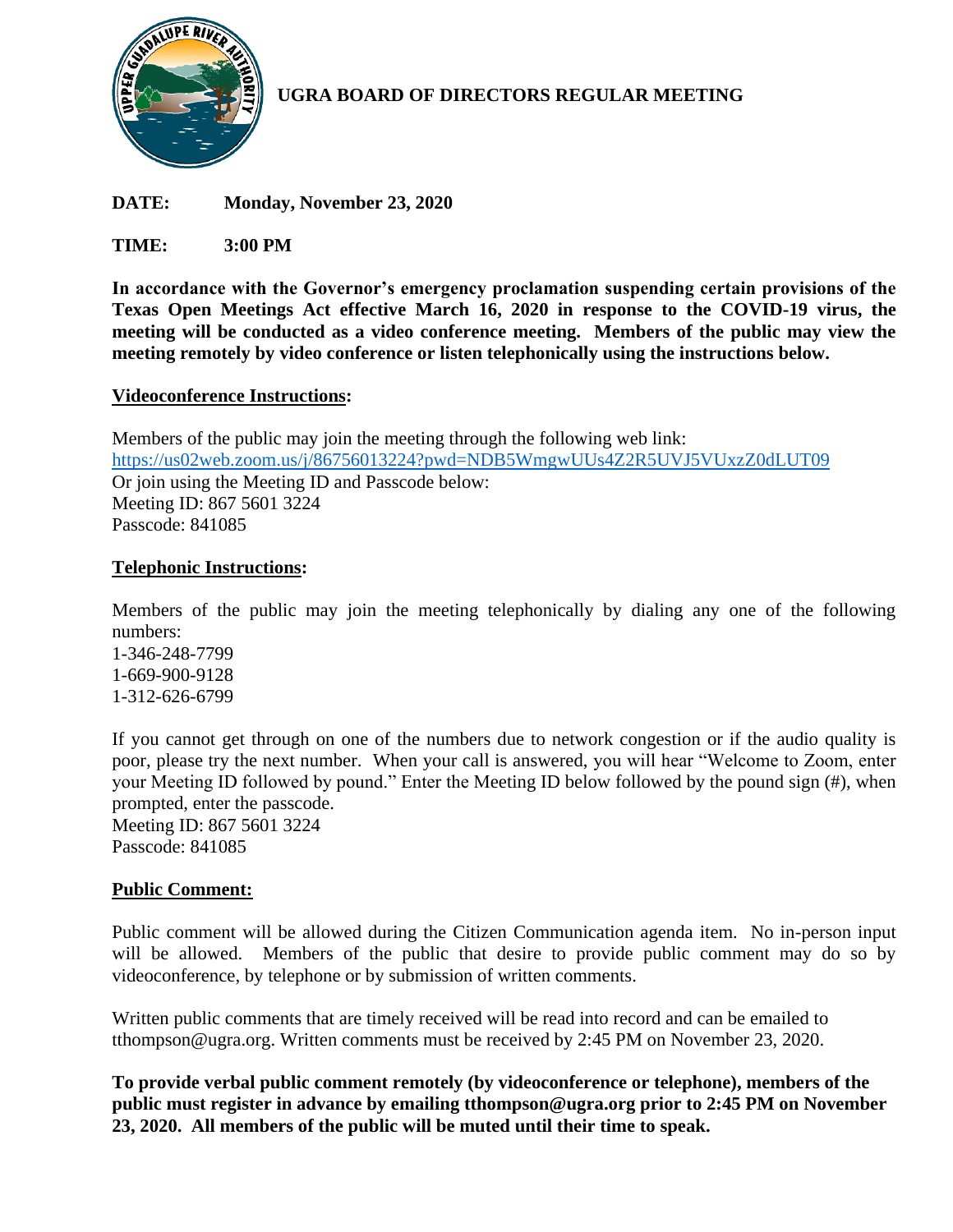#### **AGENDA**

- I. Call to Order and Roll Call.
- II. Pledge of Allegiance
- III. Copies of any items in the Board Book will be provided upon request. If you would like to request items, email tthompson@ugra.org by 5:00 PM on November 20, 2020.
- IV. Citizen Communication Public comment will be received through the call-in participation procedures described above. No formal Board discussion or action may be taken on these matters. The Board may discuss whether to place any matter on a future meeting agenda.
- V. Public Participation In person input will not be received during the meeting. Public comment will be received through the call-in participation procedures described above.
- VI. Approval of Various Items

| A. Minutes of Regular Meeting of September 23, 2020       | TAB NO. 1 |
|-----------------------------------------------------------|-----------|
| B. Financial Report for Months Ended September 30, 2020   | TAB NO. 2 |
| C. Financial Report for Months Ended October 31, 2020     | TAB NO. 3 |
| D. Quarterly Investment Report for Quarter Ended          | TAB NO. 4 |
| September 30, 2020                                        | TAB NO. 5 |
| E. Setting 2021 Official Holidays                         |           |
| F. Setting Dates and Times of Regular 2021 Board Meetings | TAB NO. 6 |
|                                                           |           |

- VII. Presentation and Discussion of Committee Reports
	- A. Executive Committee (Blake)
		- Chair Report:
		- Met on November 12, 2020 to discuss items regarding Agenda
		- Discussed items on the agenda

### B. Outreach and Education Committee (Diane) Chair Report:

- Update on outreach activities since last board meeting.
- Met on October 19, 2020 to discuss items regarding program planning.
- Application Update for Large Rainwater System Incentive Program

#### Staff Report:

- Application update for Rainwater Catchment System Rebate Program
- C. Water Enhancement Program Committee (Bill) Chair Report:
	- Met on October 15, 2020 (ZOOM) to discuss items regarding program planning and evaluation of the water and sediment control basin program.
	- K-9 construction Update